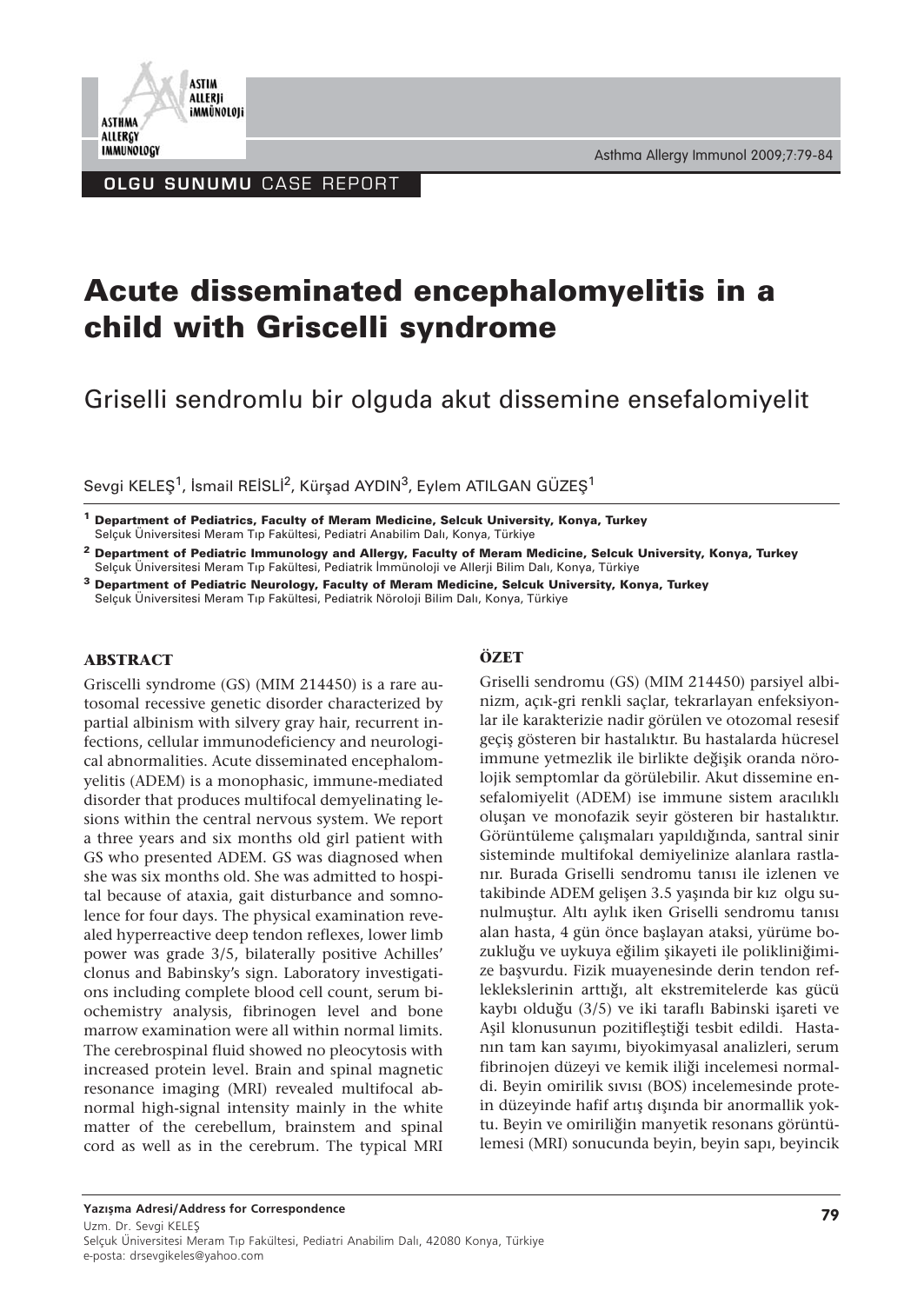findings and an acute monophasic clinical course of this case led to a diagnosis of ADEM. Patient was treated with high dose corticosteroids, but she was died in seventh days of the therapy. ADEM and GS association has not been reported previously to the best of our knowledge. ADEM also should be mind when a child with GS was encountered neurological findings.

*(Asthma Allergy Immunol 2009;7:79-84)*

**Key words:** Griscelli syndrome, acute disseminated encephalomyelitis, children

Received: 11/02/2009 • Accepted: 04/05/2009

ve omirilikte özellikle ak maddeyi tutan multifokal hiperintens alanlar tespit edildi. Hastalığın monofazik seyri ve tipik MRI bulguları sonucunda hastaya ADEM tanısı konuldu. Yüksek doz steroid ve intravenöz immünglobulin tedavisine rağmen hasta tedavinin 7. gününde öldü. Literatürde ADEM ve Griselli sendromu birlikteliği ile ilgili herhangi bir bilgiye rastlanmamaktadır. Bu sebeple, Griselli sendromu tanısı alan olgularda, nörolojik semptomlar geliştiğinde ADEM'in de akılda bulundurulması gerektiğine inanıyoruz.

*(Asthma Allergy Immunol 2009;7:79-84)*

**Anahtar kelimeler:** Griselli sendromu, akut dissemine ensefalomiyelit, çocuk.

Geliş Tarihi: 11/02/2009 • Kabul Ediliş Tarihi: 04/05/2009

#### INTRODUCTION

Griscelli syndrome (GS) (MIM 214450), a rare autosomal recessive disorder, is characterized by partial albinism, along with immunologic abnormalities and/or neurological impairment such as raised intracranial pressure, cerebellar signs, encephalopathy, hemiparesis, peripheral facial palsy, spasticity, hypotonia, seizures, psychomotor retardation and progressive neurologic deterioration especially in accelerated  $phase^{[1,3]}$ .

Two closely linked genes (RAB27A and MYO-5A) on chromosome 15q21 region have been found to be responsible for the GS. According to mutation analysis three subtypes have been described. GS type 1 represents hypomelanosis with a primary neurologic deficit and without immunologic impairment which is caused by mutations in the MYO5A gene. Patients exhibit severe developmental delay and mental retardation occurring early in life. GS type 2 is characterized by partial albinism, immunodeficiency and hemophagocytic syndrome (HS) which is caused by mutation in RAB27A gene. Primary neurological presentation without the accelerated phase is rare in type 2. GS type 3 is characterized by hypomelanosis without immunologic or neurologic manifestations which is due to mutation of melanophilin or MYO5A genes<sup>[9,10]</sup>.

Acute disseminated encephalomyelitis (ADEM) is an inflammatory demyelinating disease of the central nervous system that occasionally presents in association with a preceding viral infection or vaccination<sup>[15]</sup>. This is an acute widespread demyelinating condition, which principally affects brain and spinal cord, and characterized by multifocal white matter lesions on neuroimaging. ADEM is usually a monophasic disease with peak disability occurring a few days or weeks after the onset of illness<sup>[4]</sup>. The development of ADEM in patients with immunosuppression is quite rare<sup>[15]</sup>. In the present study we report a 3-years and 6 months old girl with GS. We describe the clinical and paraclinical manifestations with emphasis on neurological and neuroimaging findings. This is unique case of GS associated with ADEM that has not been previously reported.

### CASE REPORT

A 6 months old girl was admitted firstly to our pediatric immunology clinic for the complaints of recurrent respiratory tract infections after one month. She was the first child of the consanguineous parents. Her immunisations were done on time with no complications. She had a striking hypopigmentation (silvery-gray sheen) of her scalp hair, eyebrows and eyelas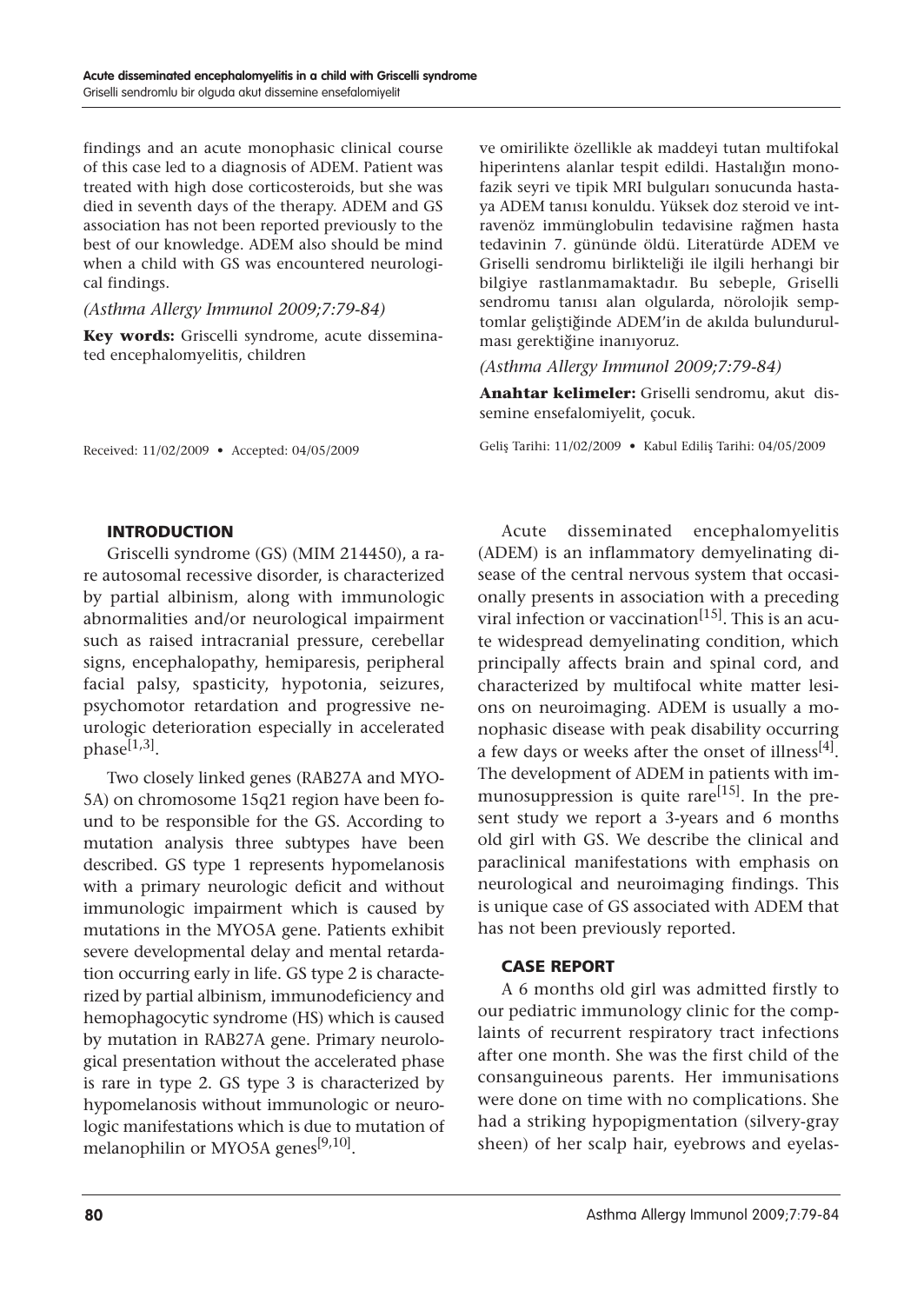hes and partial albinism increased with time (Figure 1). Light microscopic examination of her hair showed irregular agglomeration of pigment, predominantly within the medullar zone. She was diagnosed as GS with this light microscopic examination of her hair. Her immunological investigations were all within normal limits (Table 1). She was neurologically normal during the period of follow-up in our out-patient clinic. When she was 3 years and 6



**Figure 1. The typical silvery gray hair, scalp hair, eyebrows and eyelashes.**

months old, she was admitted to the hospital with ataxia, gait disturbance and somnolence for 4 days. She had a mild gastroenteritis that resolved spontaneously three weeks ago. The physical examination revealed hyperreactive deep tendon reflexes, lower limb power was grade 3/5 compared to upper limbs (5/5). Achilles' clonus and Babinsky's sign was bilaterally positive. There were no hepatosplenomegaly, lymphadenopathy and fever. Complete blood cell count, serum chemistry analysis, fibrinogen level and bone marrow examination were all within normal limits. The cerebrospinal fluid showed no pleocytosis, but increased protein level (120 mg/dL), culture remained sterile and viral serology test results for Herpes simplex virus (HSV), hepatitis viruses, Epstein-Barr virus (EBV), Cytomegalovirus (CMV) and Human immunodeficiency virus (HIV) were negative. For this clinical and laboratory results, the accelerated phases of GS were excluded. Brain and spinal magnetic resonance imaging (MRI) revealed multifocal ab-

|                                                                    | <b>Result</b> | <b>Normal values</b> | <b>Result</b> | <b>Normal values</b> |
|--------------------------------------------------------------------|---------------|----------------------|---------------|----------------------|
| Total lymphocyte count: 7.6 x 10 <sup>9</sup> /L<br>Six months old |               |                      | 3.5 years old |                      |
|                                                                    | $\frac{0}{0}$ | $\frac{0}{0}$        | $\frac{0}{0}$ | $\frac{0}{0}$        |
| CD45                                                               | 99.8          |                      | 99.4          |                      |
| CD14                                                               | 0.8           |                      | 0.00          |                      |
| $CD3+$                                                             | 67.9          | 51-79                | 62.9          | 55-79                |
| $CD4+$                                                             | 38.2          | 33-55                | 34            | 28-51                |
| $CD8+$                                                             | 19.3          | $11 - 33$            | 28.4          | 16-42                |
| $CD16+56+$                                                         | 12.1          | $5 - 23$             | 8.01          | $5-28$               |
| $CD19+$                                                            | 20.0          | 14-44                | 24.6          | $11 - 31$            |
| HLADR+                                                             | 24.3          | 15-48                | 25.0          | 18-38                |
| Lymphoproliferative                                                |               |                      |               |                      |
| response to PHA                                                    | 75%           |                      |               | $65.8 \pm 9.2$       |
| PPD response<br>at 72 <sup>th</sup> hour                           | 8 mm          |                      |               | $(5-10)$             |
| $lgG$ (mg/dL)                                                      | 799           | 304-1231             | 1200          | 640-2010             |
| $lgA$ (mg/dL)                                                      | 42            | $7-123$              | 82            | 44-244               |
| IgM (mg/dL)                                                        | 123           | 32-203               | 94            | 52-297               |
| IgE (IU/mL)                                                        | 17.5          | 16.26                | 17.6          | 16.8                 |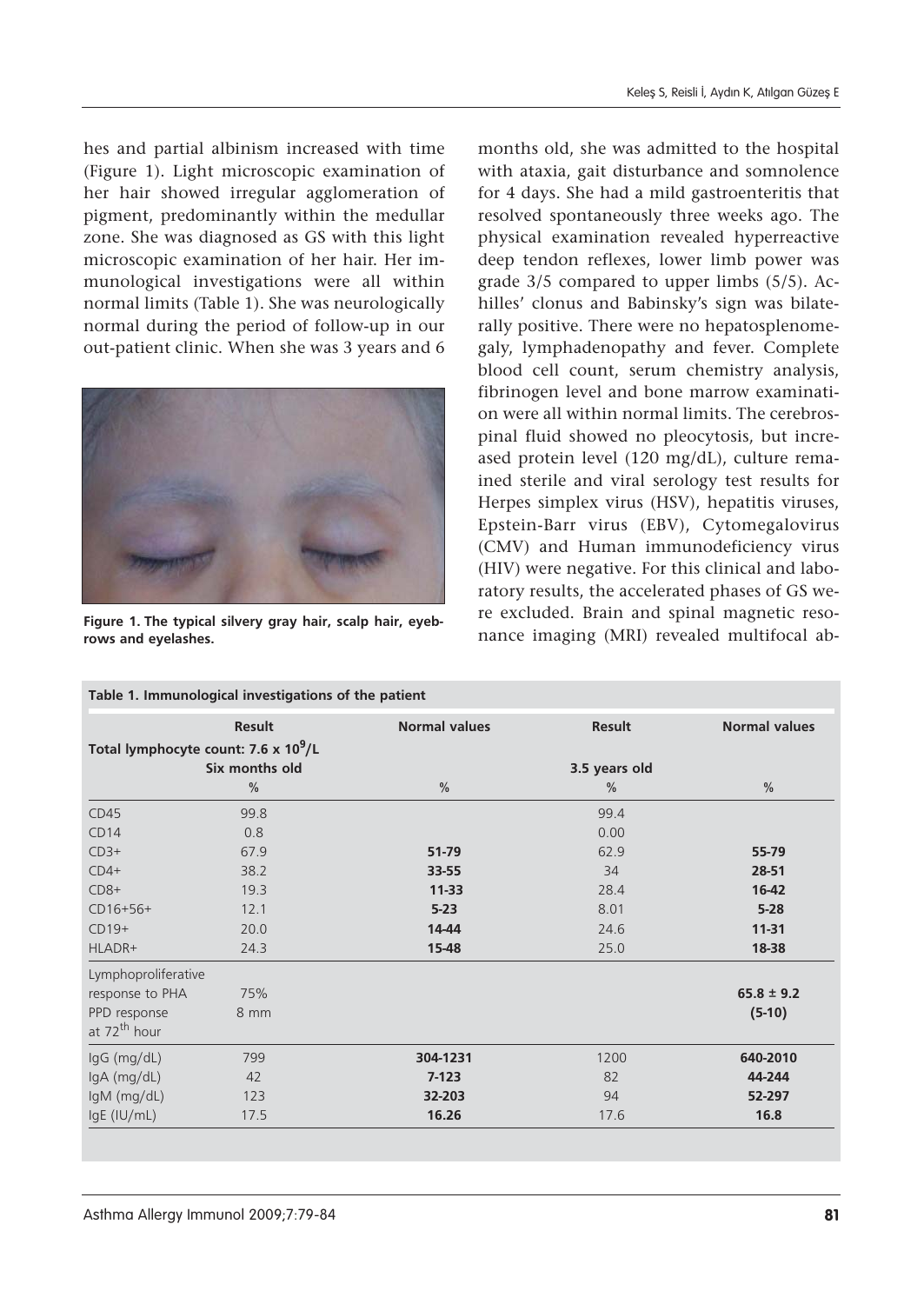

**Figure 2. Axial MRI scans showing multifocal abnormal high-signal intensity in the white matter of the cerebellum and brainstem.**

normal high-signal intensity mainly in the white matter of the cerebellum, brainstem and spinal cord as well as in the cerebrum (Figure 2,3). The typical MRI findings and an acute monophasic clinical course of this case led to a diagnosis of ADEM. The patient was treated with high dose methyl prednisolone (30 mg/kg body weight/day) and intravenous immunoglobulin (0.4 g/kg body weight). There



**Figure 3. The sagital T2-weighted of spinal cord MRI image showing a hyperintense signal with cervical expansion.**

was a fast progression of the neurological deterioration, which was characterized by flaccid quadriparesis that progressed quickly to a state of coma. Despite intensive supportive care, the patient's clinical condition worsened and cardiopulmonary arrest happened and the patient died in seventh days of the therapy. We thought that the cause of the death was the involvement of the central nervous system due to ADEM in the patient. His family refused autopsy.

#### **DISCUSSION**

GS is a rare autosomal recessive disorder<sup>[1,3]</sup>. Clinical manifestations of GS vary from patients who are free of any symptoms to others with severe recurrent infections or neurological involvement<sup>[7,8,14]</sup>. The accelerated phase in GS is characterized by prolonged high fever, pancytopenia, lymphohistiocytic infiltration of spleen, liver, lymph nodes, and brain due to an uncontrolled process of lymphocyte and macrophage activation and proliferation, hemophagocytosis, hypertriglyceridemia and hypofib $r$ inogenemia $^{[14]}$ . Neurological manifestations may be the first sign of an accelerated phase<sup>[13]</sup>. In neurological involvement due to active inflammation and/or cerebral lymphohistiocytic infiltration can also be a prominent feature with a wide spectrum ranging from mild cogni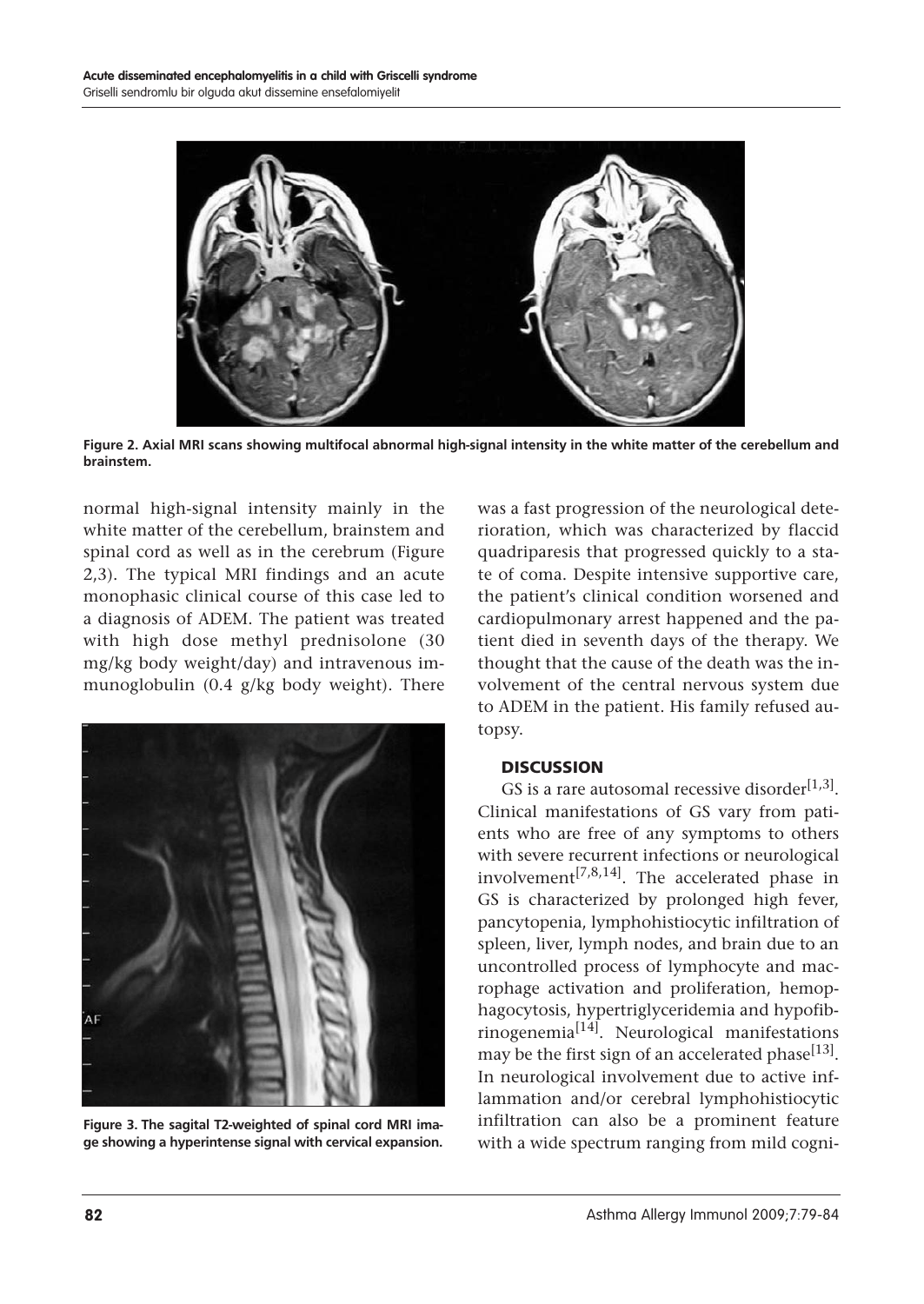tive impairment to convulsions, cerebellar disturbance, hemiparesis, symptoms of intracranial hypertension and fatal degeneration<sup>[2]</sup>. Our patient had no neurological abnormalities and mental retardation initially and during the clinical follow-up from 6 months to the last admission. We thought neurological involvement of accelerated phase, but there was no clinical and laboratory findings of accelerated phase at admission and during one week period of hospitalization.

ADEM is an inflammatory demyelinating disorder related to autoimmunity. A non-specific term, ADEM refers to an acute disease that is post-infectious, para-infectious, post-vaccinal, or of an unknown precipitating factor<sup>[6]</sup>. A number of infectious agents, such as Influenza, Measles, Mumps, Rubella, Varicella, HSV, hepatitis viruses, EBV, Coxsackieviruses, Rotaviruses, *Mycoplasma, Campylobacter, Streptococcus, Legionella*, and *Rickettsia* have been implicated in ADEM. Occasionally, it can occur without any clearly defined preceding trigger factors $[4]$ . ADEM usually begins 1-3 weeks after a systemic infection. It is characterized clinically by the acute onset of neurological abnormalities, including varying degrees of mental state changes ranging from drowsiness to coma<sup>[11]</sup>. Diagnosis of ADEM was generally made by clinical, neuro-radiological, and cerebrospinal fluid examinations<sup>[15]</sup>. The viral serology test results for HSV, hepatitis viruses (A, B, C), EBV, CMV and HIV were negative in our patient. There was no vaccination history in last two years before the clinical symptom of ADEM. The diagnosis of ADEM was done with neurological findings which had begun three weeks after attack of acute gastroenteritis and neurological deterioration existenced acute and rapidly.

MRI is helpful in making the diagnosis because it often reveals diffuse, symmetric white matter demyelinating lesions that homogeneously enhance with contrast administration<sup>[12]</sup>. Typical target areas of demyelination include:

the corona radiata, centrum semiovale, periventricular white matter, cerebellar peduncles, and brainstem. Involvement of deep gray matter nuclei (thalamus, caudate, and putamen) is also frequent<sup>[5]</sup>. Her MRI revealed multifocal abnormal high-signal intensity mainly in the white matter of the cerebrum as well as in the cerebellum, brainstem and spinal cord. In our patient, the typical MRI findings, an acute monophasic clinical course and the cerebrospinal fluid findings of the patient led to a diagnosis of ADEM.

The most widely used treatment for ADEM is corticosteroid administration; clinical improvement is achieved in up to 60% of patients with ADEM<sup>[11]</sup>. However, the mortality rate of ADEM is up to 30%. Features that suggest a worse prognosis are hyperacute onset, coma, and complicating seizures<sup>[12]</sup>. Intravenous immunoglobulin administration is another effective therapy for ADEM, especially in recurrent cases. However, some patients do not respond to either steroid or intravenous immunoglobulin treatment. Plasmapheresis has been successfully used to treat ADEM, especially in patients with severe forms or in those who fail to improve with steroids (so-called steroid-failure ca $ses$ <sup>[11]</sup>. Our patient did not respond to highdose steroid and intravenous immunoglobulin therapy, but plasmapheresis could not be performed and patient died in seventh day of therapy.

In conclusion, the development of ADEM in patients with immunodeficiency is quite rare<sup>[15]</sup>. There was no report about GS associated with ADEM in literature. ADEM should be kept in mind in the patients with GS admitted with the neurological findings without accelerated phase. This case report also suggested that the patients of GS with ADEM should be treated with aggressive approach such as plasmapheresis when the patients did not respond to high dose corticosteroid and IVIG treatments.